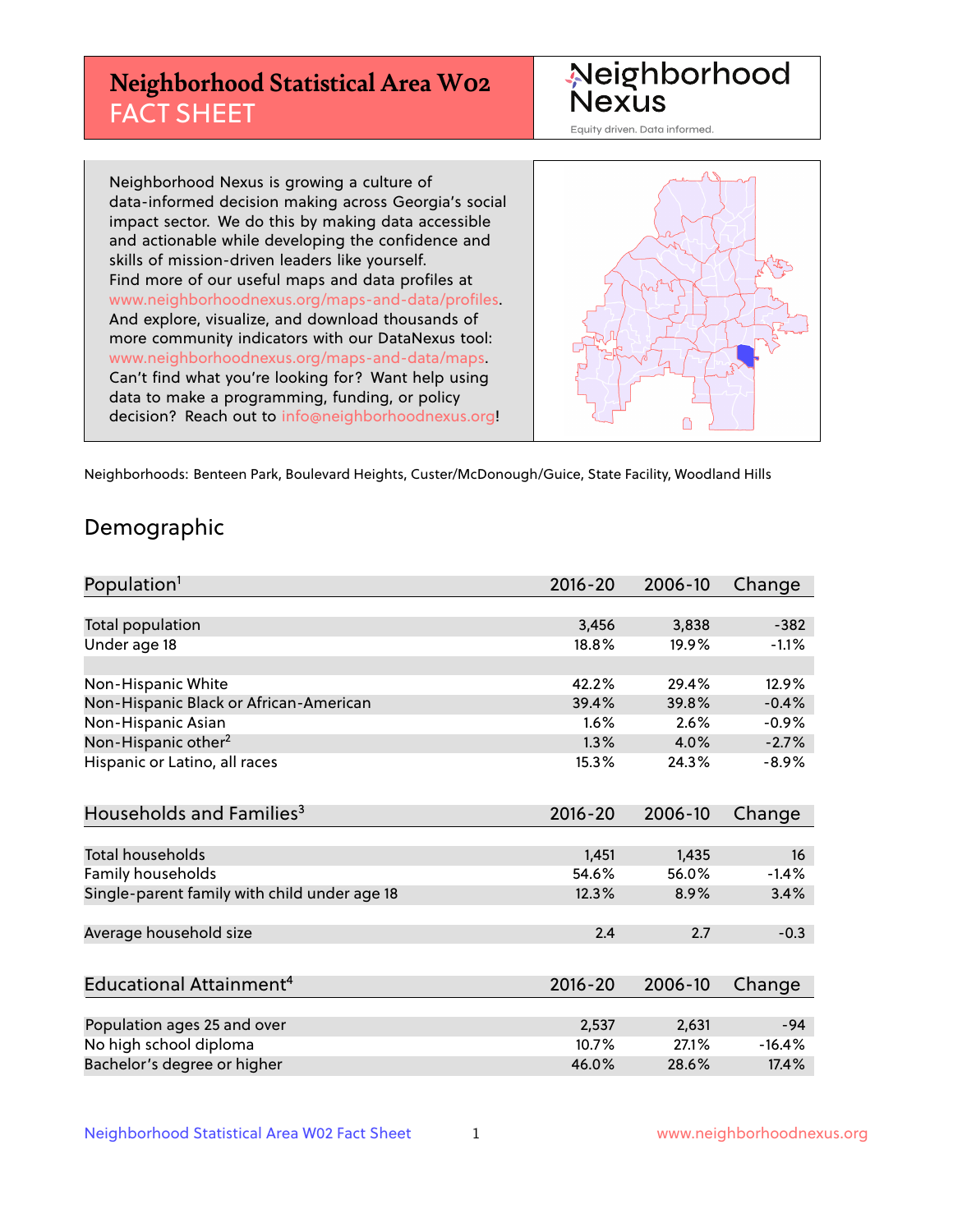# Change Measures, continued...

| Employment <sup>5</sup>                                 | $2016 - 20$ | 2006-10  | Change   |
|---------------------------------------------------------|-------------|----------|----------|
| Total workers residing in Neighborhood Statistical Area | 1,693       | 1,573    | 120      |
| Workers with earnings \$1250/month or less              | 14.4%       | 30.3%    | $-16.0%$ |
| Workers with earnings \$1251/month to \$3333/month      | 28.4%       | 51.2%    | $-22.9%$ |
| Workers with earnings greater than \$3333/month         | 57.3%       | 18.4%    | 38.9%    |
|                                                         |             |          |          |
| Total jobs located in Neighborhood Statistical Area     | 780         | 2,226    | $-1,446$ |
| Jobs with earnings \$1250/month or less                 | 19.5%       | 9.9%     | 9.6%     |
| Jobs with earnings \$1251/month to \$3333/month         | 34.2%       | 65.5%    | $-31.3%$ |
| Jobs with earnings greater than \$3333/month            | 46.3%       | 24.6%    | 21.7%    |
|                                                         |             |          |          |
| Jobs/workers ratio                                      | 0.5         | 1.4      | $-1.0$   |
|                                                         |             |          |          |
| Income and Poverty <sup>6</sup>                         | 2016-20     | 2006-10  | Change   |
| Median household income                                 | \$73,943    | \$45,415 | \$28,528 |
|                                                         |             |          |          |
| Population for whom poverty status is determined        | 3,455       | 3,834    | $-379$   |
| Population below poverty                                | 18.7%       | 15.7%    | 3.0%     |
|                                                         |             |          |          |
| Housing <sup>7</sup>                                    | $2016 - 20$ | 2006-10  | Change   |
| Total housing units                                     | 1,673       | 1,761    | $-88$    |
| Occupied housing units                                  | 86.7%       | 81.5%    | 5.2%     |
|                                                         | 13.3%       | 18.5%    | $-5.2%$  |
| Vacant housing units                                    |             |          |          |
| Occupied housing units                                  | 1,451       | 1,435    | 16       |
| Owner occupied housing units                            | 58.8%       | 57.1%    | 1.7%     |
| Renter occupied housing units                           | 41.2%       | 42.9%    | $-1.7%$  |
|                                                         |             |          |          |
| Access to a Vehicle <sup>8</sup>                        | $2016 - 20$ | 2006-10  | Change   |
|                                                         |             |          |          |
| Occupied housing units                                  | 1,451       | 1,435    | 16       |
| No vehicle available                                    | 13.0%       | 12.8%    | 0.2%     |
|                                                         |             |          |          |
| Crime Rates, per 10,000 Population <sup>9</sup>         | 2017-21     | 2012-16  | Change   |
|                                                         |             |          |          |
| All Part I crimes                                       | 534.8       | 560.4    | $-25.6$  |
| Violent crime                                           | 93.2        | 122.8    | $-29.6$  |
| <b>Murder</b>                                           | 1.7         | 1.5      | 0.3      |
| Robbery                                                 | 43.4        | 80.5     | $-37.1$  |
| Aggravated assault                                      | 48.0        | 40.8     | 7.3      |
| Property crime                                          | 441.6       | 437.7    | 3.9      |
| <b>Burglary</b>                                         | 86.8        | 153.3    | $-66.5$  |
| Larceny                                                 | 294.0       | 224.7    | 69.4     |
| Vehicle theft                                           | 60.8        | 59.7     | 1.1      |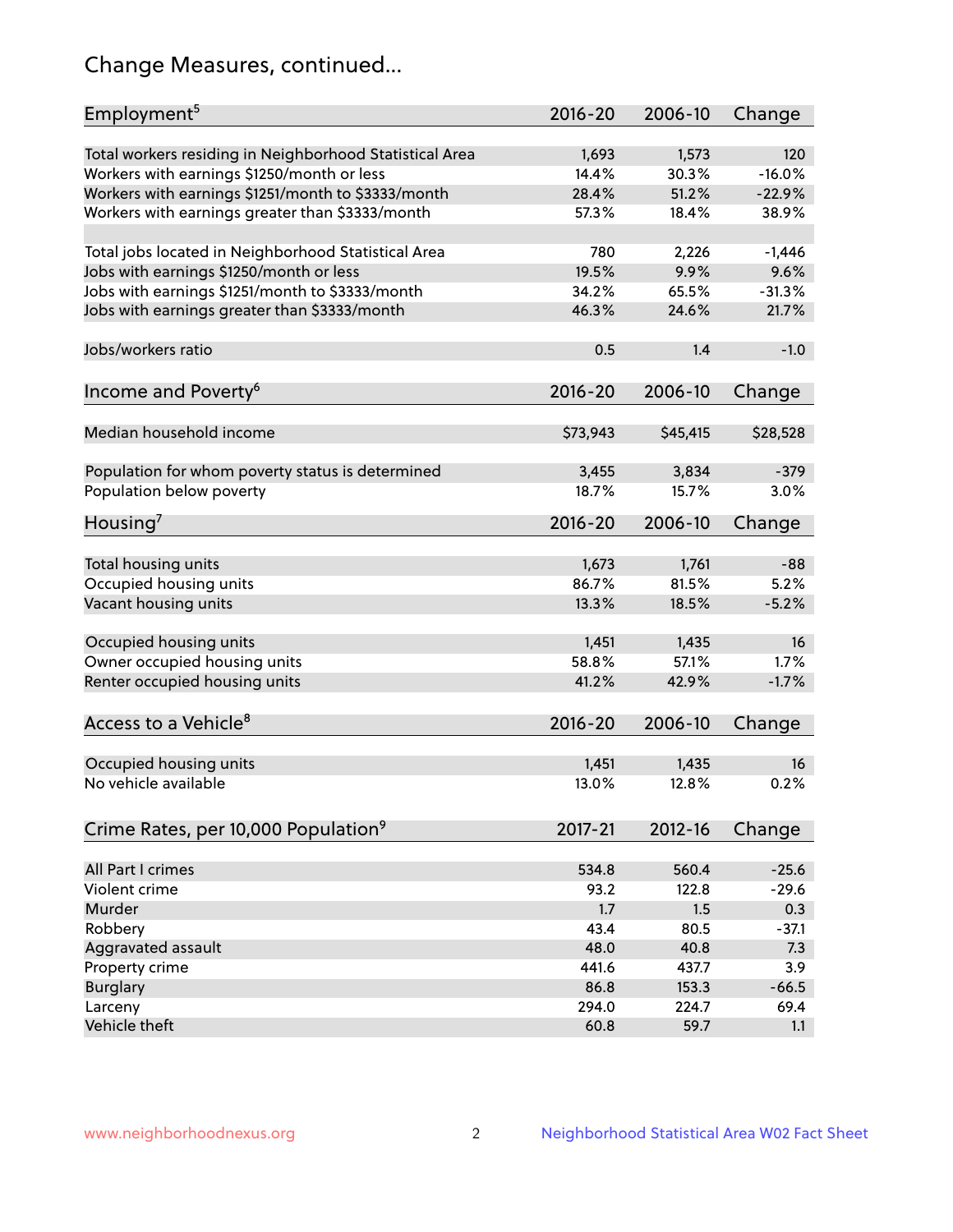# Current Data: Demographic

| Sex and Age, 2016-20 <sup>10</sup>                    | <b>Estimate</b> | Margin of Error        |
|-------------------------------------------------------|-----------------|------------------------|
| Total population                                      | 3,456           | $\pm$ 516              |
| Male                                                  | 47.2%           | $\pm$ 6.0%             |
| Female                                                | 52.8%           | $\pm$ 6.7%             |
| Under 5 years                                         | 7.5%            | $\pm 4.0\%$            |
| 5 to 9 years                                          | 6.6%            | ±3.8%                  |
| 10 to 14 years                                        | 2.8%            | $\pm 2.1\%$            |
| 15 to 19 years                                        | 4.9%            | $\pm 3.0\%$            |
| 20 to 24 years                                        | 4.9%            | $\pm 2.5\%$            |
| 25 to 34 years                                        | 20.5%           | $\pm 3.5\%$            |
| 35 to 44 years                                        | 16.0%           | $\pm 4.1\%$            |
| 45 to 54 years                                        | 17.1%           | $\pm$ 4.6%             |
| 55 to 59 years                                        | 4.2%            | $\pm 2.1\%$            |
| 60 to 64 years                                        | 5.8%            | $\pm 2.9\%$            |
| 65 to 74 years                                        | 6.8%            | $\pm 2.3\%$            |
| 75 to 84 years                                        | 2.8%            | $\pm1.8\%$             |
| 85 years and over                                     | 0.3%            | $\pm$ 0.8%             |
| Median age (years)                                    | 36.8            | ±1.5                   |
| Race and Ethnicity, 2016-20 <sup>11</sup>             | <b>Estimate</b> | Margin of Error        |
| Total population                                      | 3,456           | $\pm$ 516              |
| Hispanic or Latino (of any race)                      | 15.3%           | $\pm$ 9.5%             |
| Not Hispanic or Latino                                | 84.7%           | $\pm 4.2\%$            |
| White alone                                           | 42.2%           | $\pm$ 5.7%             |
| Black or African American alone                       | 39.4%           | $\pm$ 10.8%            |
| American Indian and Alaska Native alone               | 0.5%            | $\pm$ 0.5%             |
| Asian alone                                           | 1.6%            | $\pm 1.3\%$            |
| Native Hawaiian and other Pacific Islander alone      | 0.0%            | $\pm$ 0.4%             |
| Some other race alone                                 | 0.0%            | $\pm$ 0.4%             |
| Two or more races                                     | 0.9%            | $\pm1.0\%$             |
| U.S. Citizenship Status, 2016-20 <sup>12</sup>        | Estimate        | <b>Margin of Error</b> |
| Foreign-born population                               | 203             | $\pm$ 138              |
| Naturalized U.S. citizen                              | 40.3%           | $\pm$ 9.9%             |
| Not a U.S. citizen                                    | 59.7%           | $\pm$ 31.3%            |
| Citizen, Voting Age Population, 2016-20 <sup>13</sup> | <b>Estimate</b> | Margin of Error        |
| Citizen, 18 and over population                       | 2,685           | $\pm$ 375              |
| Male                                                  | 43.3%           | $\pm$ 5.3%             |
| Female                                                | 56.7%           | $\pm$ 8.2%             |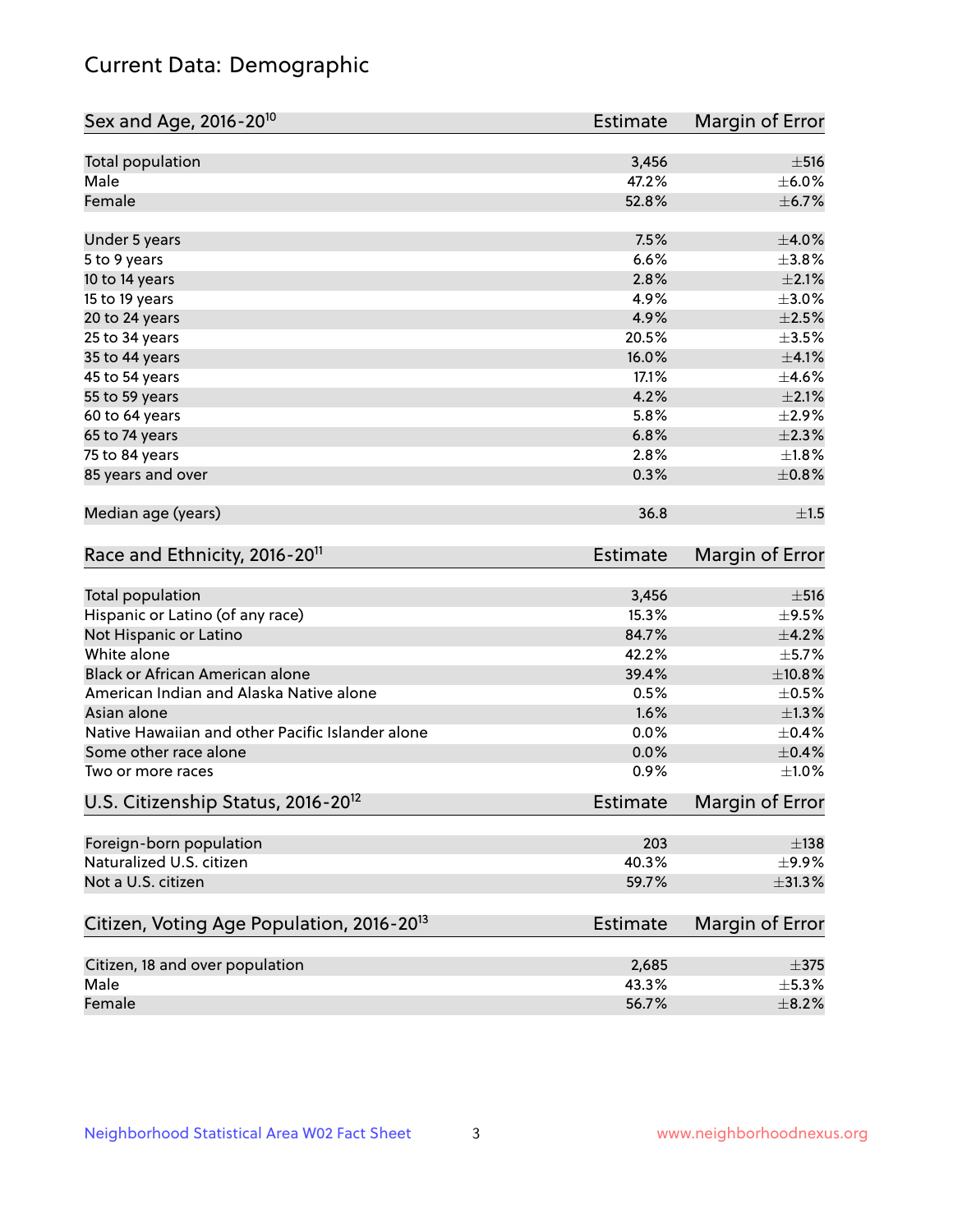# Current Data: Economic

| Income, 2016-20 <sup>14</sup>                           | Estimate  | Margin of Error |
|---------------------------------------------------------|-----------|-----------------|
|                                                         |           |                 |
| All households                                          | 1,451     | $\pm$ 173       |
| Less than \$10,000                                      | 9.5%      | $\pm$ 5.0%      |
| \$10,000 to \$14,999                                    | 6.3%      | $\pm$ 4.7%      |
| \$15,000 to \$24,999                                    | 2.9%      | $\pm 2.9\%$     |
| \$25,000 to \$34,999                                    | 8.4%      | $\pm$ 5.8%      |
| \$35,000 to \$49,999                                    | 12.7%     | $\pm$ 6.6%      |
| \$50,000 to \$74,999                                    | 10.6%     | $\pm$ 4.9%      |
| \$75,000 to \$99,999                                    | 15.4%     | $\pm$ 5.2%      |
| \$100,000 to \$149,999                                  | 14.7%     | $\pm$ 4.5%      |
| \$150,000 to \$199,999                                  | 12.6%     | $\pm$ 7.0%      |
| \$200,000 or more                                       | 6.9%      | $\pm$ 3.8%      |
| Median household income (dollars)                       | \$73,943  | ±12,531         |
| Mean household income (dollars)                         | \$87,558  | ±14,835         |
| Households with earnings                                | 83.5%     | $\pm$ 5.7%      |
| Mean earnings (dollars)                                 | \$93,508  | ±16,593         |
| Households with Social Security                         | 20.7%     | $\pm$ 6.6%      |
| Mean Social Security income (dollars)                   | \$14,458  | $\pm 2,724$     |
| Households with retirement income                       | 12.7%     | $\pm$ 5.0%      |
| Mean retirement income (dollars)                        | \$15,824  | $\pm$ 7,547     |
| Households with Supplemental Security Income            | 11.6%     | $\pm$ 6.1%      |
| Mean Supplemental Security Income (dollars)             | \$6,343   | $\pm$ 1,972     |
| Households with cash public assistance income           | 3.1%      | $\pm 3.0\%$     |
| Mean cash public assistance income (dollars)            | \$2,048   | $\pm$ 1,352     |
| Households with Food Stamp/SNAP benefits in the past 12 | 15.8%     | $\pm$ 6.7%      |
| months                                                  |           |                 |
| Family households                                       | 792       | ±158            |
| Less than \$10,000                                      | 0.5%      | $\pm 2.2\%$     |
| \$10,000 to \$14,999                                    | 4.7%      | $\pm$ 4.9%      |
| \$15,000 to \$24,999                                    | 4.2%      | $\pm$ 4.7%      |
| \$25,000 to \$34,999                                    | 2.1%      | $\pm$ 3.9%      |
| \$35,000 to \$49,999                                    | 12.3%     | $\pm$ 9.2%      |
|                                                         |           | $\pm$ 7.7%      |
| \$50,000 to \$74,999                                    | 11.6%     |                 |
| \$75,000 to \$99,999                                    | 23.0%     | $\pm$ 8.2%      |
| \$100,000 to \$149,999                                  | 18.5%     | $\pm$ 7.5%      |
| \$150,000 to \$199,999                                  | 15.2%     | $\pm$ 11.7%     |
| \$200,000 or more                                       | 7.8%      | $\pm$ 6.9%      |
| Median family income (dollars)                          | \$90,762  | ±7,646          |
| Mean family income (dollars)                            | \$103,136 | $±$ 21,046      |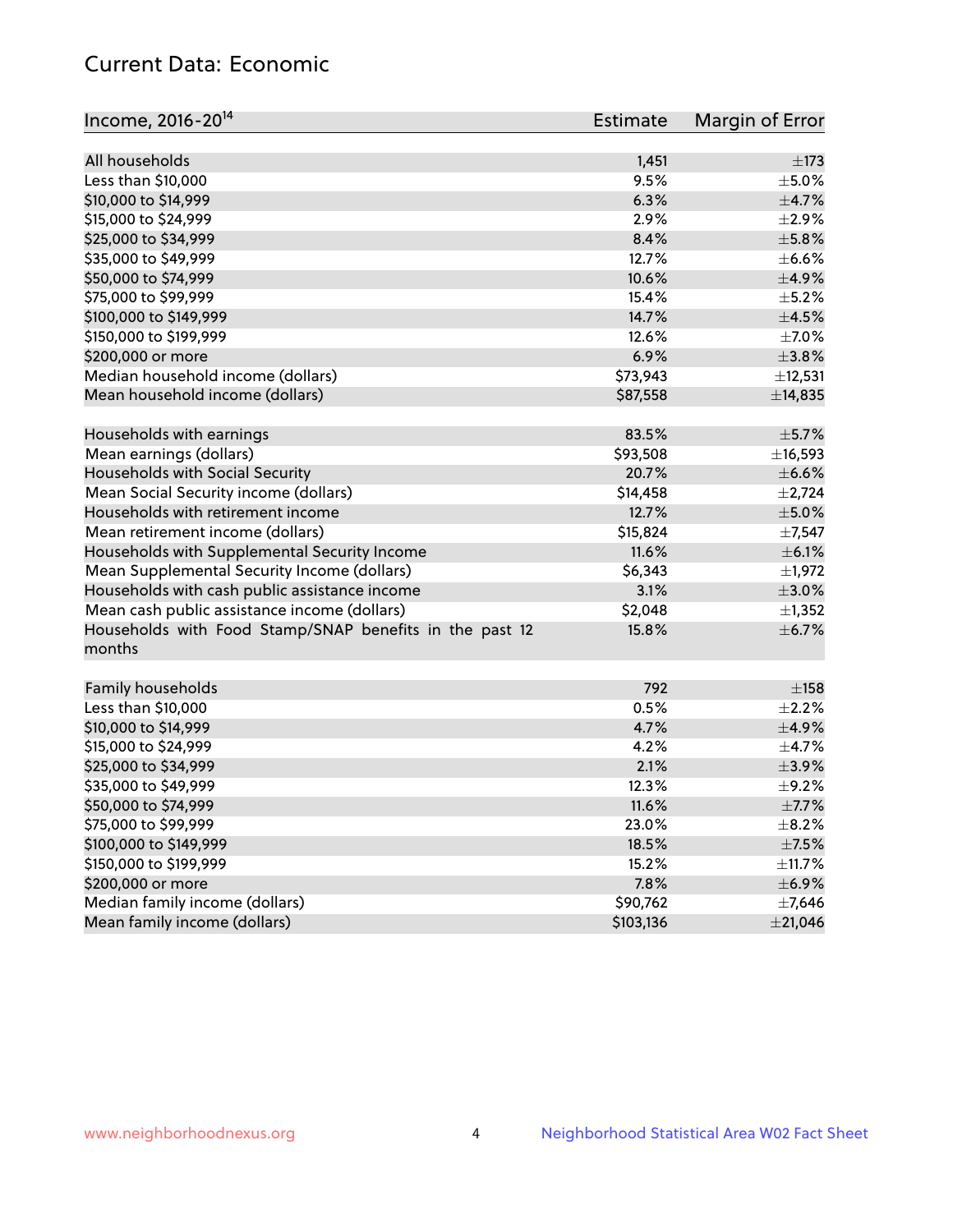# Current Data: Economic, continued...

| Income, 2016-20, continued <sup>15</sup>                              | <b>Estimate</b> | <b>Margin of Error</b> |
|-----------------------------------------------------------------------|-----------------|------------------------|
|                                                                       |                 |                        |
| Nonfamily households                                                  | 659             | $\pm$ 147              |
| Median nonfamily income (dollars)                                     | \$41,726        | ±8,996                 |
| Mean nonfamily income (dollars)                                       | \$62,741        | ±11,074                |
| Median earnings for workers (dollars)                                 | \$42,484        | $\pm$ 6,421            |
| Median earnings for male full-time, year-round workers<br>(dollars)   | \$59,246        | ±5,502                 |
| Median earnings for female full-time, year-round workers<br>(dollars) | \$52,247        | ±8,039                 |
| Per capita income (dollars)                                           | \$38,148        | ±5,487                 |
| Families Below Poverty Level, 2016-20 <sup>16</sup>                   | Estimate        | <b>Margin of Error</b> |
|                                                                       |                 |                        |
| <b>All Families</b>                                                   | 792             | $\pm$ 158              |
| Percent below poverty                                                 | 7.3%            | $\pm$ 6.1%             |
| Families with related children under 18 years                         | 356             | $\pm$ 136              |
| Percent below poverty                                                 | 12.3%           | ±11.5%                 |
| Families with related children under 5 years only                     | 110             | $\pm$ 79               |
| Percent below poverty                                                 | 8.2%            | ±22.5%                 |
| Married couple families                                               | 392             | ±119                   |
| Percent below poverty                                                 | 3.8%            | ±6.7%                  |
| Married couple families with related children under 18 years          | 132             | $\pm 72$               |
| Percent below poverty                                                 | 10.6%           | ±19.0%                 |
| Married couple families with related children under 5 years           | 26              | $\pm$ 30               |
| Percent below poverty                                                 | $0.0\%$         | ±55.4%                 |
| Families with female householder, no spouse present                   | 260             | $\pm$ 109              |
| Percent below poverty                                                 | 11.5%           | ±11.5%                 |
| Families with female householder, no spouse present with              | 155             | $\pm 92$               |
| related children under 18 years                                       |                 |                        |
| Percent below poverty                                                 | 18.7%           | ±17.6%                 |
| Families with female householder, no spouse present with              | 63              | $\pm 63$               |
| related children under 5 years                                        |                 |                        |
| Percent below poverty                                                 | 14.3%           | ±19.8%                 |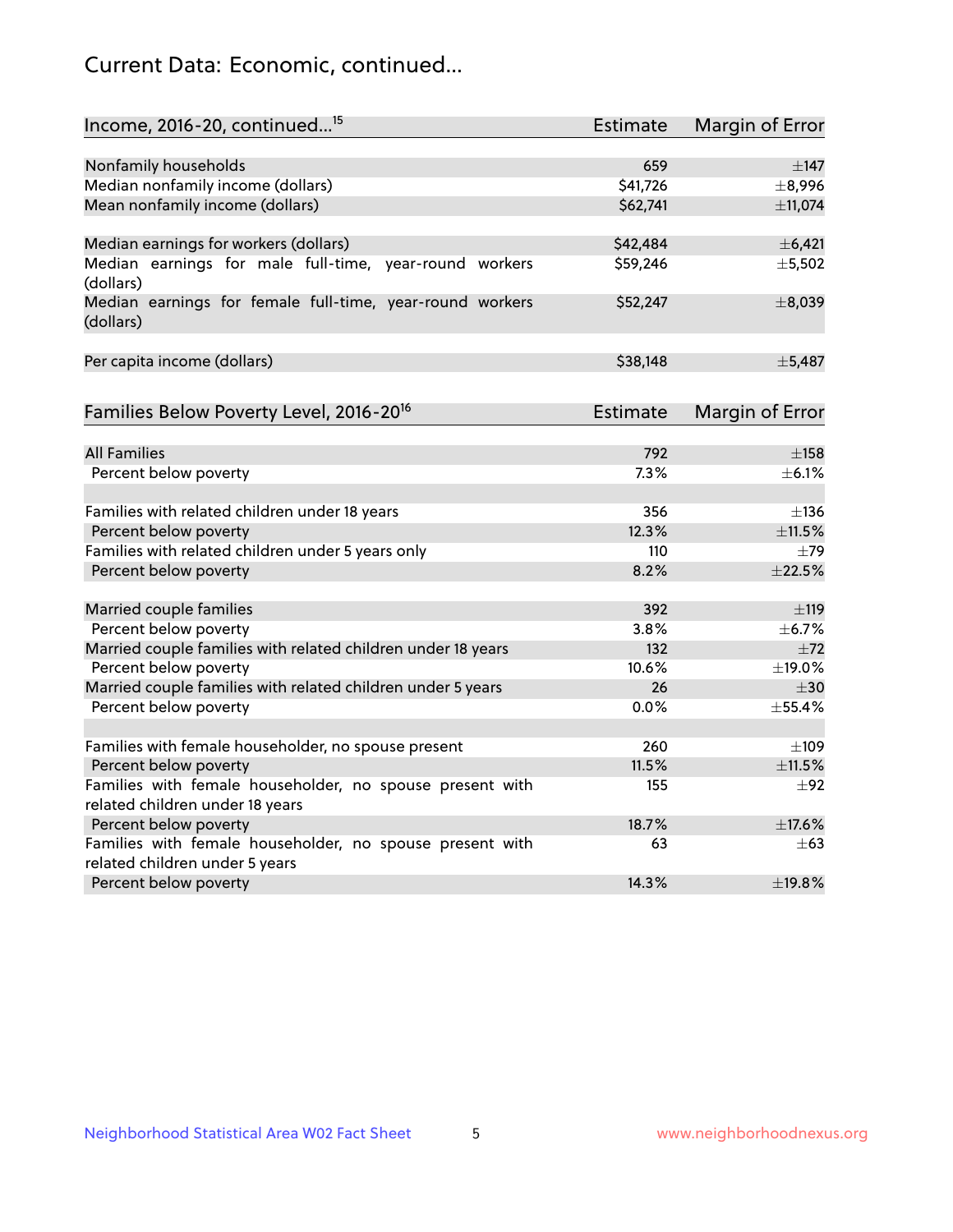# Current Data: Economic, continued...

| People Below Poverty Level, 2016-20 <sup>17</sup> | <b>Estimate</b> | Margin of Error |
|---------------------------------------------------|-----------------|-----------------|
|                                                   |                 |                 |
| Total population                                  | 3,455           | $\pm$ 516       |
| Percent below poverty                             | 18.7%           | $\pm$ 9.1%      |
| Population under 18 years                         | 649             | $\pm 235$       |
| Percent below poverty                             | 26.7%           | ±19.9%          |
| Population 18 years and over                      | 2,806           | $\pm$ 373       |
| Percent below poverty                             | 16.9%           | $\pm$ 5.4%      |
| Population 18 to 64 years                         | 2,466           | $\pm$ 357       |
| Percent below poverty                             | 17.1%           | $\pm$ 5.8%      |
| Population 65 years and over                      | 340             | ±111            |
| Percent below poverty                             | 15.5%           | ±13.6%          |

| Poverty by Race/Ethnicity, 2016-20 <sup>18</sup> | <b>Estimate</b> |              |
|--------------------------------------------------|-----------------|--------------|
|                                                  |                 |              |
| Non-Hispanic White population                    | 1,460           | $\pm 295$    |
| Percent below poverty                            | 5.2%            | $\pm$ 3.7%   |
| <b>Black population</b>                          | 1,477           | $\pm 454$    |
| Percent below poverty                            | 37.5%           | ±17.9%       |
| Asian population                                 | 57              | $\pm$ 47     |
| Percent below poverty                            | 0.0%            | $\pm 25.3\%$ |
| Hispanic or Latino population                    | 529             | $\pm$ 337    |
| Percent below poverty                            | 23.6%           | ±30.9%       |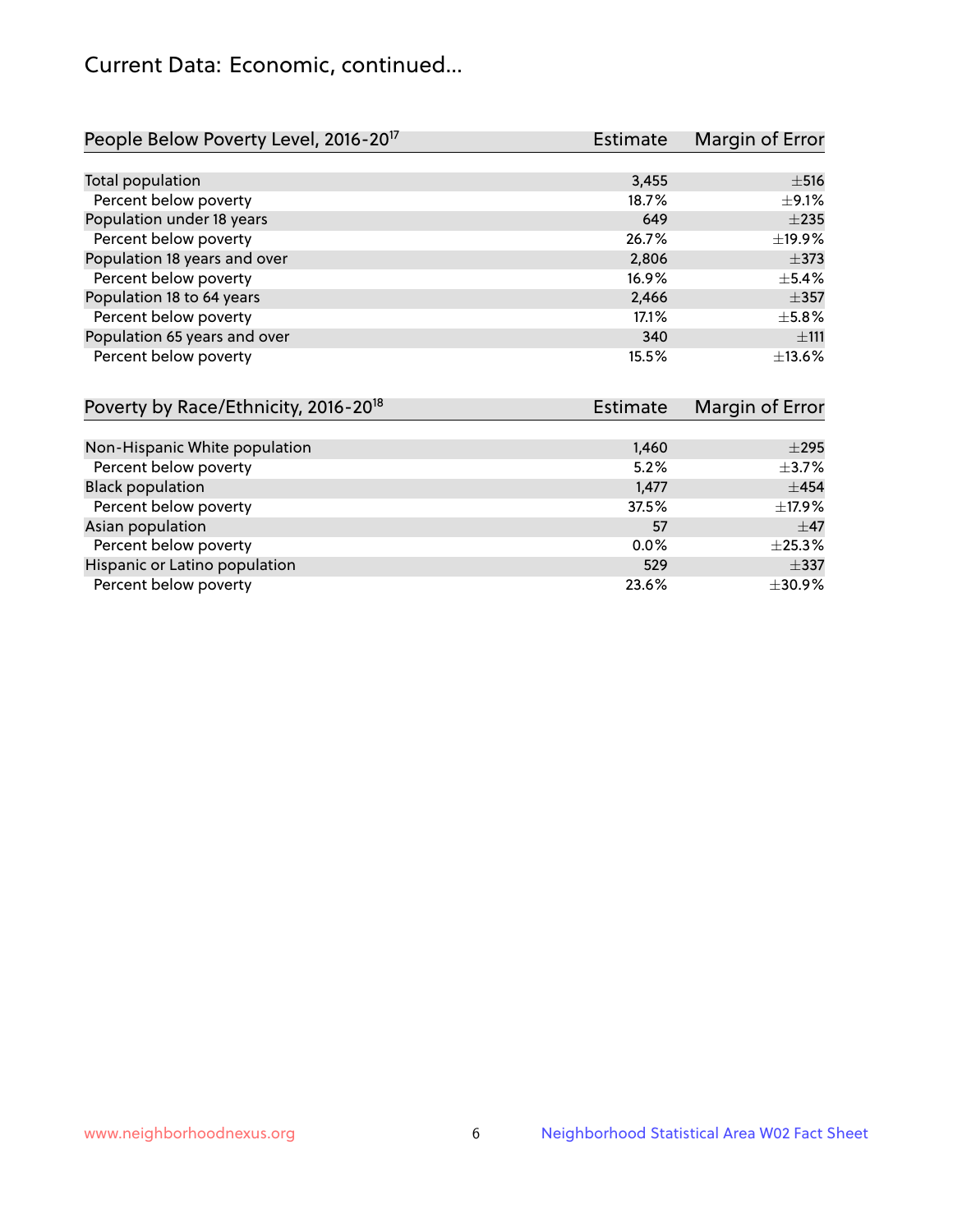# Current Data: Employment

| Employment Status, 2016-20 <sup>19</sup>                                    | <b>Estimate</b> | Margin of Error |
|-----------------------------------------------------------------------------|-----------------|-----------------|
|                                                                             |                 |                 |
| Population 16 years and over                                                | 2,856           | $\pm$ 390       |
| In labor force                                                              | 76.7%           | $\pm$ 4.7%      |
| Civilian labor force                                                        | 76.7%           | $\pm$ 4.7%      |
| Employed                                                                    | 69.4%           | $\pm$ 5.6%      |
| Unemployed                                                                  | 7.3%            | $\pm 4.0\%$     |
| <b>Armed Forces</b>                                                         | 0.0%            | $\pm 2.3\%$     |
| Not in labor force                                                          | 23.3%           | $\pm$ 5.3%      |
|                                                                             |                 |                 |
| Civilian labor force                                                        | 2,191           | $\pm$ 328       |
| <b>Unemployment Rate</b>                                                    | 9.6%            | $\pm$ 5.2%      |
| Females 16 years and over                                                   | 1,610           | $\pm$ 319       |
| In labor force                                                              | 75.5%           | $\pm$ 4.7%      |
| Civilian labor force                                                        | 75.5%           | $\pm$ 4.7%      |
| Employed                                                                    | 67.0%           | ±6.8%           |
|                                                                             |                 |                 |
| Own children of the householder under 6 years                               | 262             | ±136            |
| All parents in family in labor force                                        | 77.7%           | ±11.2%          |
| Own children of the householder 6 to 17 years                               | 326             | $+175$          |
| All parents in family in labor force                                        | 56.5%           | $\pm$ 5.7%      |
|                                                                             |                 |                 |
| Industry, 2016-20 <sup>20</sup>                                             | <b>Estimate</b> | Margin of Error |
|                                                                             |                 |                 |
| Civilian employed population 16 years and over                              | 1,981           | $\pm$ 315       |
| Agriculture, forestry, fishing and hunting, and mining                      | 0.0%            | $\pm 1.0\%$     |
| Construction                                                                | 7.1%            | $\pm$ 5.0%      |
| Manufacturing                                                               | 3.9%            | $\pm 3.0\%$     |
| Wholesale trade                                                             | 2.3%            | $\pm$ 1.7%      |
| Retail trade                                                                | 7.6%            | $\pm$ 5.5%      |
| Transportation and warehousing, and utilities                               | 1.3%            | $\pm$ 1.4%      |
| Information                                                                 | 3.3%            | $\pm 2.3\%$     |
| Finance and insurance, and real estate and rental and leasing               | 2.5%            | $\pm 2.0\%$     |
| Professional, scientific, and management, and administrative                | 15.9%           | $\pm$ 5.1%      |
| and waste management services                                               |                 |                 |
| Educational services, and health care and social assistance                 | 28.8%           | $\pm$ 7.2%      |
| Arts, entertainment, and recreation, and accommodation and<br>food services | 16.3%           | $\pm$ 6.2%      |
| Other services, except public administration                                | 4.3%            | $\pm 2.6\%$     |
| Public administration                                                       | 6.6%            | $\pm$ 4.1%      |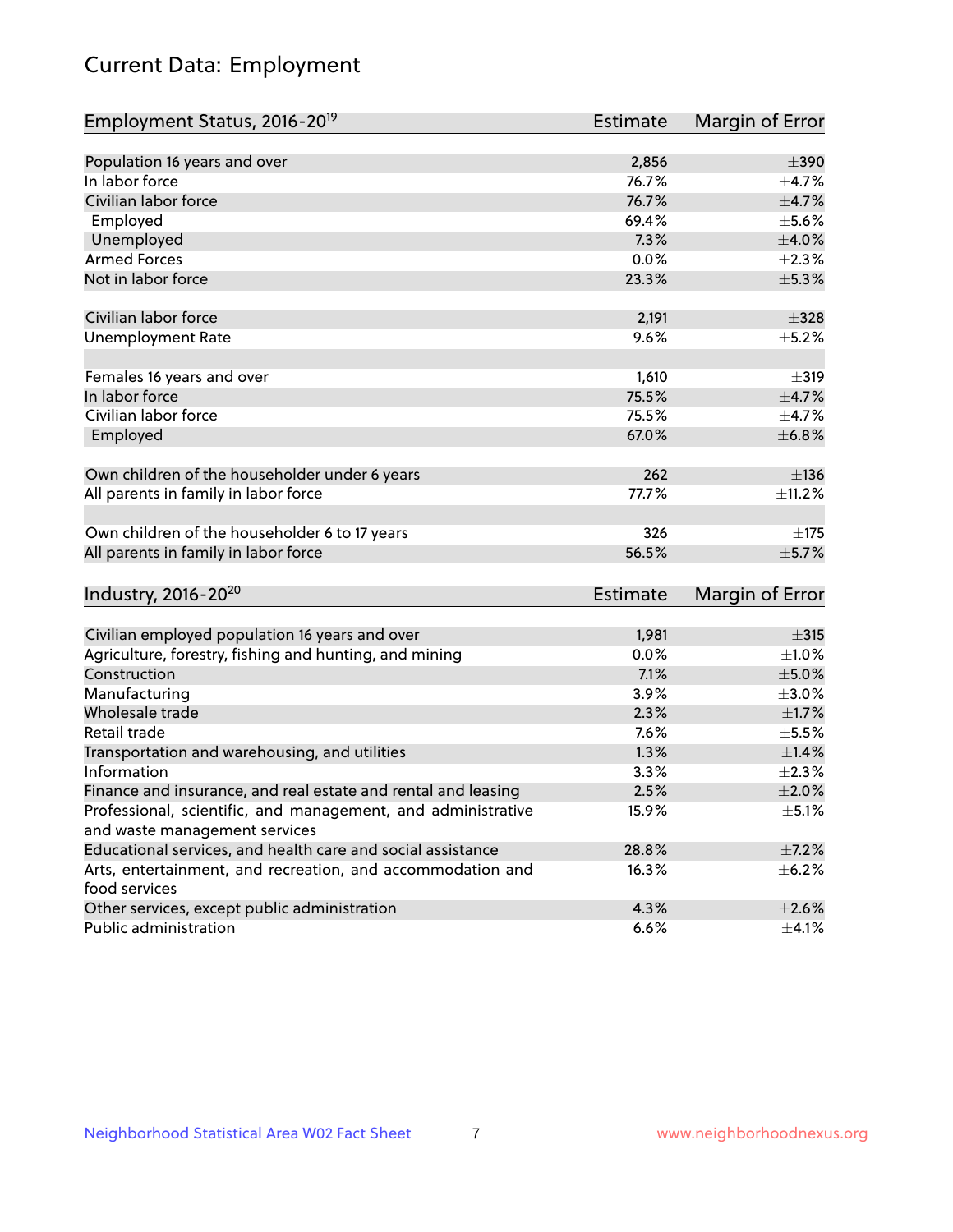# Current Data: Employment, continued...

| Occupation, 2016-20 <sup>21</sup>                                                                       | <b>Estimate</b> | Margin of Error |
|---------------------------------------------------------------------------------------------------------|-----------------|-----------------|
| Civilian employed population 16 years and over                                                          | 1,981           | $\pm$ 315       |
| Management, business, science, and arts occupations                                                     | 50.5%           | $\pm$ 6.0%      |
| Service occupations                                                                                     | 19.9%           | $\pm$ 7.5%      |
| Sales and office occupations                                                                            | 15.5%           | $\pm$ 6.5%      |
| Natural resources, construction, and maintenance occupations                                            | 6.8%            | $\pm$ 5.0%      |
| Production, transportation, and material moving occupations                                             | 7.3%            | ±3.8%           |
| Class of Worker, 2016-20 <sup>22</sup>                                                                  | <b>Estimate</b> | Margin of Error |
| Civilian employed population 16 years and over                                                          | 1,981           | $\pm$ 315       |
| Private wage and salary workers                                                                         | 77.2%           | $\pm$ 6.7%      |
| Government workers                                                                                      | 15.9%           | $\pm$ 5.4%      |
| Self-employed in own not incorporated business workers                                                  | 6.9%            | ±4.3%           |
| Unpaid family workers                                                                                   | 0.0%            | ±1.0%           |
| Job Flows, 2019 <sup>23</sup>                                                                           |                 | 2019            |
|                                                                                                         |                 |                 |
| Total Jobs in Neighborhood Statistical Area                                                             |                 | 780             |
| Held by residents of Neighborhood Statistical Area                                                      |                 | 2.2%            |
| Held by non-residents of Neighborhood Statistical Area                                                  |                 | 97.8%           |
| Jobs by Industry Sector, 2019 <sup>24</sup>                                                             |                 | 2019            |
| Total Jobs in Neighborhood Statistical Area                                                             |                 | 780             |
| <b>Goods Producing sectors</b>                                                                          |                 | 6.0%            |
| Trade, Transportation, and Utilities sectors                                                            |                 | 12.7%           |
| All Other Services sectors                                                                              |                 | 81.3%           |
| Total Jobs in Neighborhood Statistical<br>held<br>by<br>Area<br>Neighborhood Statistical Area residents |                 | 17              |
| <b>Goods Producing sectors</b>                                                                          |                 | 23.5%           |
| Trade, Transportation, and Utilities sectors                                                            |                 | 0.0%            |
| All Other Services sectors                                                                              |                 | 76.5%           |
| Jobs by Earnings, 2019 <sup>25</sup>                                                                    |                 | 2019            |
| Total Jobs in Neighborhood Statistical Area                                                             |                 | 780             |
| Jobs with earnings \$1250/month or less                                                                 |                 | 19.5%           |
| Jobs with earnings \$1251/month to \$3333/month                                                         |                 | 34.2%           |
| Jobs with earnings greater than \$3333/month                                                            |                 | 46.3%           |
| Neighborhood Statistical<br>Jobs<br>in<br>held<br>by<br>Total<br>Area                                   |                 | 17              |
| Neighborhood Statistical Area residents                                                                 |                 |                 |
| Jobs with earnings \$1250/month or less                                                                 |                 | 5.9%            |
| Jobs with earnings \$1251/month to \$3333/month                                                         |                 | 29.4%           |
| Jobs with earnings greater than \$3333/month                                                            |                 | 64.7%           |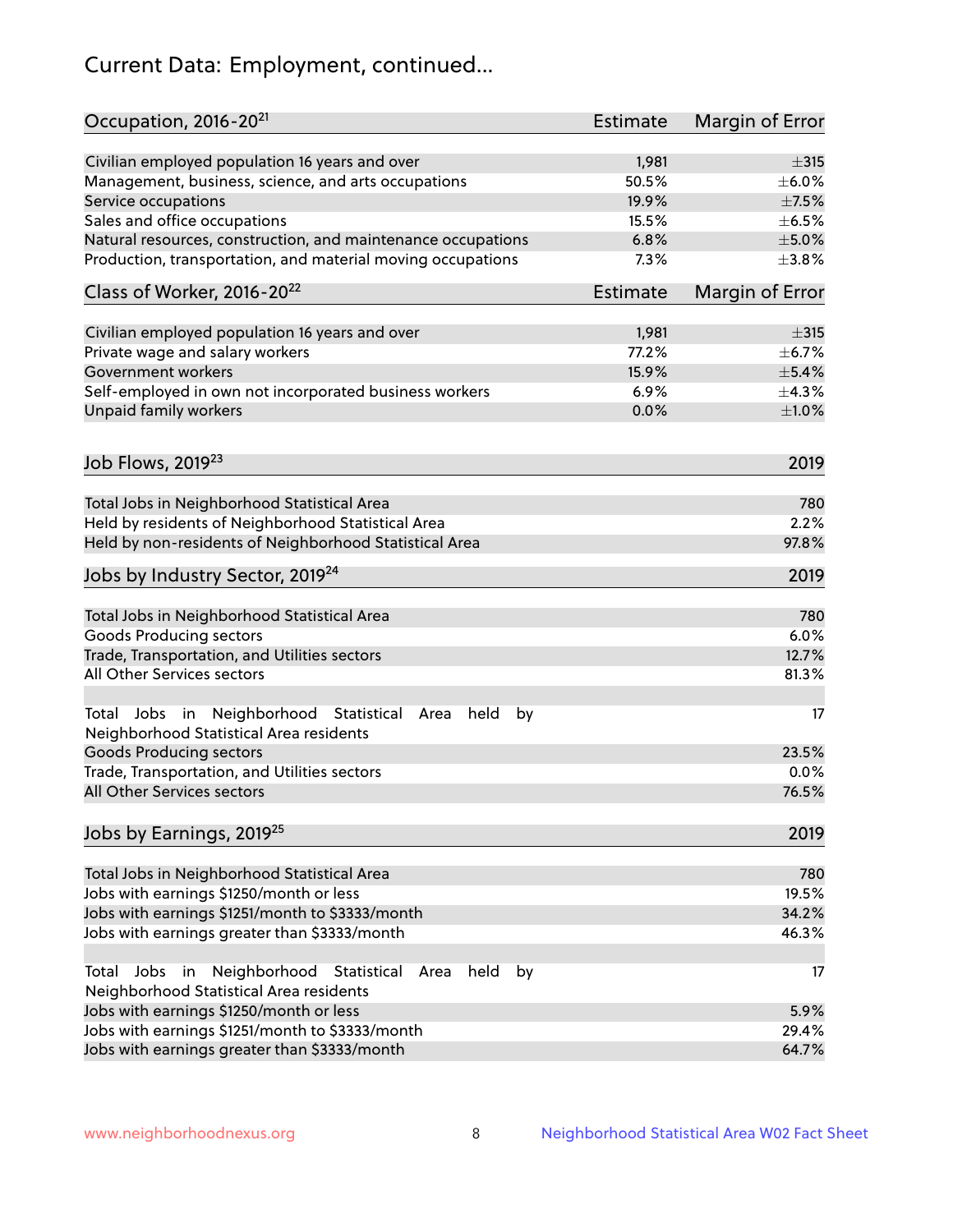# Current Data: Employment, continued...

| Jobs by Age of Worker, 2019 <sup>26</sup>                                                      | 2019  |
|------------------------------------------------------------------------------------------------|-------|
|                                                                                                |       |
| Total Jobs in Neighborhood Statistical Area                                                    | 780   |
| Jobs with workers age 29 or younger                                                            | 21.3% |
| Jobs with workers age 30 to 54                                                                 | 60.3% |
| Jobs with workers age 55 or older                                                              | 18.5% |
|                                                                                                |       |
| Total Jobs in Neighborhood Statistical Area held by<br>Neighborhood Statistical Area residents | 17    |
| Jobs with workers age 29 or younger                                                            | 5.9%  |
| Jobs with workers age 30 to 54                                                                 | 76.5% |
| Jobs with workers age 55 or older                                                              | 17.6% |

### Current Data: Education

| School Enrollment, 2016-20 <sup>27</sup>       | <b>Estimate</b> | Margin of Error |
|------------------------------------------------|-----------------|-----------------|
|                                                |                 |                 |
| Population 3 years and over enrolled in school | 647             | $\pm 254$       |
| Nursery school, preschool                      | 6.2%            | $+5.2%$         |
| Kindergarten                                   | 12.0%           | ±10.8%          |
| Elementary school (grades 1-8)                 | 39.4%           | ±17.2%          |
| High school (grades 9-12)                      | 10.4%           | $\pm$ 6.0%      |
| College or graduate school                     | 32.0%           | $+7.9%$         |

| Educational Attainment, 2016-20 <sup>28</sup> | <b>Estimate</b> | Margin of Error |
|-----------------------------------------------|-----------------|-----------------|
|                                               |                 |                 |
| Population 25 years and over                  | 2,537           | $\pm$ 348       |
| Less than 9th grade                           | 5.4%            | $\pm$ 3.2%      |
| 9th to 12th grade, no diploma                 | 5.4%            | $\pm 3.6\%$     |
| High school graduate (includes equivalency)   | 18.6%           | $\pm$ 5.1%      |
| Some college, no degree                       | 20.9%           | $\pm$ 4.9%      |
| Associate's degree                            | 3.8%            | $\pm 2.7\%$     |
| Bachelor's degree                             | 25.2%           | $\pm$ 4.5%      |
| Graduate or professional degree               | 20.8%           | $\pm$ 5.1%      |
|                                               |                 |                 |
| Percent high school graduate or higher        | 89.3%           | $\pm$ 17.0%     |
| Percent bachelor's degree or higher           | 46.0%           | $\pm$ 5.2%      |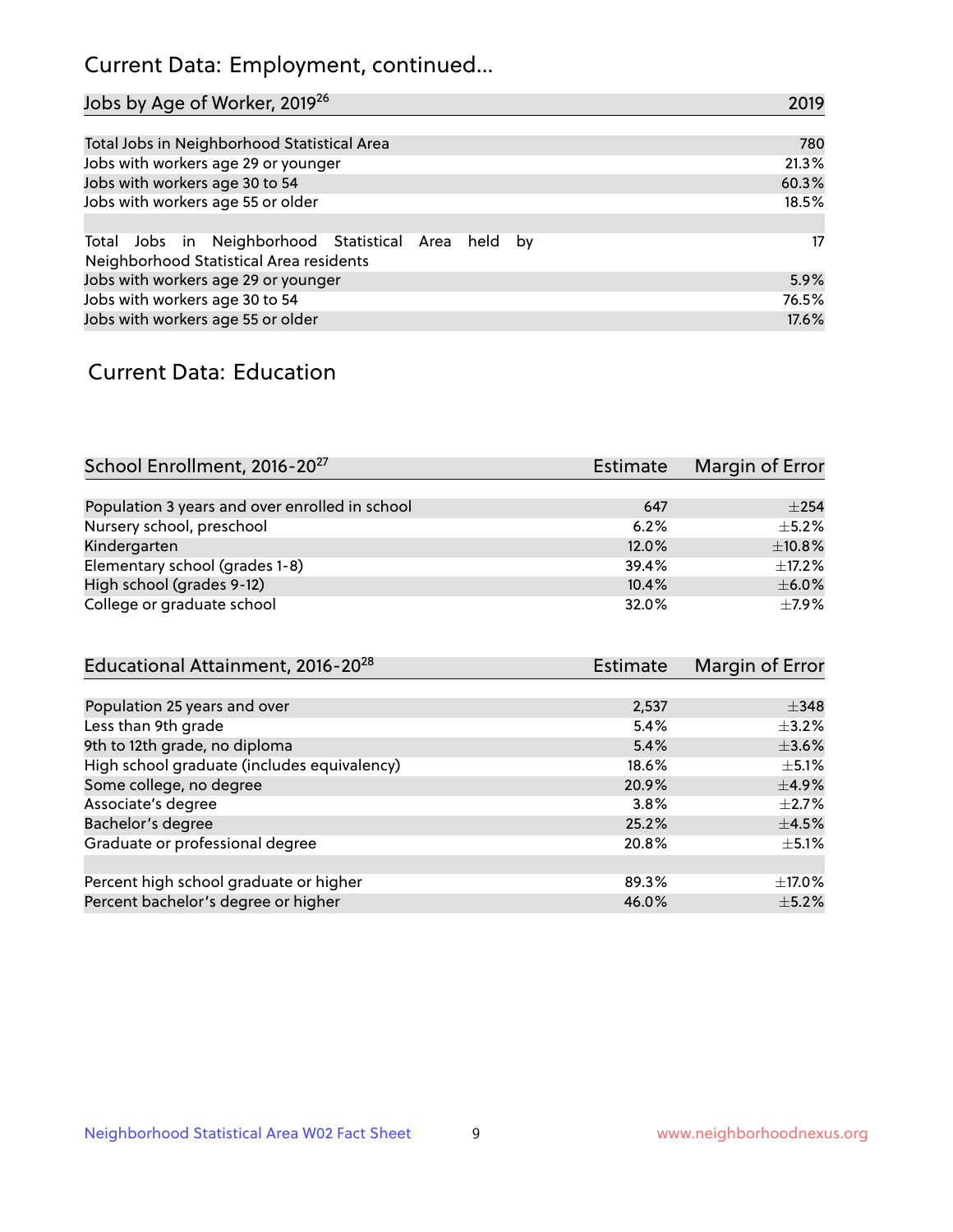# Current Data: Housing

| Households by Type, 2016-20 <sup>29</sup>            | <b>Estimate</b> | Margin of Error |
|------------------------------------------------------|-----------------|-----------------|
|                                                      |                 |                 |
| <b>Total households</b>                              | 1,451           | $\pm$ 173       |
| Family households (families)                         | 54.6%           | $\pm$ 8.7%      |
| With own children under 18 years                     | 24.4%           | $\pm$ 8.8%      |
| Married-couple family                                | 27.0%           | $\pm$ 7.6%      |
| With own children of the householder under 18 years  | 9.1%            | $\pm$ 5.0%      |
| Male householder, no spouse present, family          | 9.7%            | $\pm$ 6.0%      |
| With own children of the householder under 18 years  | 4.7%            | $\pm$ 4.6%      |
| Female householder, no spouse present, family        | 17.9%           | $\pm$ 6.9%      |
| With own children of the householder under 18 years  | 10.5%           | $\pm$ 6.1%      |
| Nonfamily households                                 | 45.4%           | $\pm$ 8.5%      |
| Householder living alone                             | 30.4%           | $\pm$ 8.4%      |
| 65 years and over                                    | 8.5%            | $\pm$ 4.3%      |
|                                                      |                 |                 |
| Households with one or more people under 18 years    | 24.5%           | $\pm$ 8.8%      |
| Households with one or more people 65 years and over | 19.4%           | $\pm$ 6.7%      |
|                                                      |                 |                 |
| Average household size                               | 2.38            | $\pm$ 0.21      |
| Average family size                                  | 3.00            | $\pm$ 0.52      |
|                                                      |                 |                 |
| Housing Occupancy, 2016-20 <sup>30</sup>             | <b>Estimate</b> | Margin of Error |
| Total housing units                                  | 1,673           | $\pm$ 138       |
| Occupied housing units                               | 86.7%           | $\pm$ 7.5%      |
| Vacant housing units                                 | 13.3%           | $\pm$ 5.8%      |
|                                                      |                 |                 |
| Homeowner vacancy rate                               | 4.7             | $\pm$ 5.3       |
| Rental vacancy rate                                  | 7.1             | $\pm$ 7.4       |
|                                                      |                 |                 |
| Units in Structure, 2016-20 <sup>31</sup>            | <b>Estimate</b> | Margin of Error |
| Total housing units                                  | 1,673           | $\pm$ 138       |
| 1-unit, detached                                     | 72.2%           | $\pm$ 5.2%      |
| 1-unit, attached                                     | 3.2%            | $\pm 2.9\%$     |
| 2 units                                              | 0.0%            | $\pm$ 0.9%      |
| 3 or 4 units                                         | 13.2%           | $\pm$ 5.0%      |
| 5 to 9 units                                         | 8.4%            | $\pm$ 4.9%      |
| 10 to 19 units                                       | 0.7%            | $\pm1.7\%$      |
| 20 or more units                                     | 2.3%            | $\pm 2.7\%$     |
| Mobile home                                          | 0.0%            | $\pm$ 0.9%      |
|                                                      |                 | $\pm$ 0.9%      |
| Boat, RV, van, etc.                                  | $0.0\%$         |                 |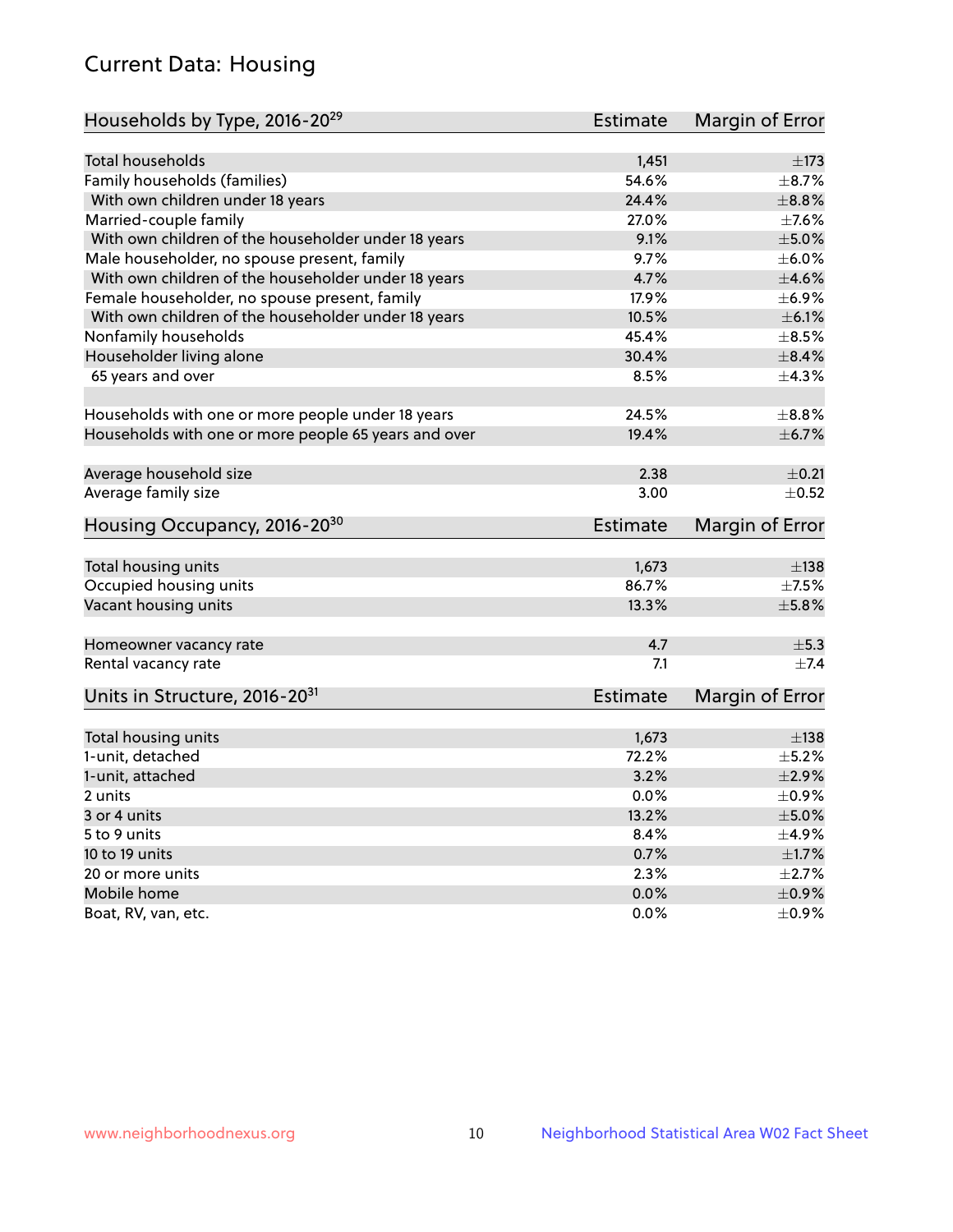# Current Data: Housing, continued...

| Year Structure Built, 2016-20 <sup>32</sup>    | <b>Estimate</b> | Margin of Error |
|------------------------------------------------|-----------------|-----------------|
| Total housing units                            | 1,673           | $\pm$ 138       |
| Built 2014 or later                            | 2.3%            | $\pm 2.6\%$     |
| Built 2010 to 2013                             | 2.0%            | $\pm 3.0\%$     |
| Built 2000 to 2009                             | 20.2%           | ±7.3%           |
| Built 1990 to 1999                             | 1.8%            | $\pm 2.1\%$     |
| Built 1980 to 1989                             | 4.0%            | $\pm$ 3.5%      |
| Built 1970 to 1979                             | 11.8%           | $\pm$ 4.4%      |
| Built 1960 to 1969                             | 14.2%           | $\pm$ 5.2%      |
| Built 1950 to 1959                             | 20.2%           | $\pm$ 7.0%      |
| Built 1940 to 1949                             | 9.4%            | $\pm$ 4.9%      |
| Built 1939 or earlier                          | 14.0%           | $\pm$ 5.8%      |
| Housing Tenure, 2016-2033                      | Estimate        | Margin of Error |
|                                                |                 |                 |
| Occupied housing units                         | 1,451           | $\pm$ 173       |
| Owner-occupied                                 | 58.8%           | $\pm$ 6.7%      |
| Renter-occupied                                | 41.2%           | $\pm$ 8.5%      |
| Average household size of owner-occupied unit  | 2.31            | $\pm$ 0.19      |
| Average household size of renter-occupied unit | 2.48            | $\pm$ 0.43      |
| Residence 1 Year Ago, 2016-20 <sup>34</sup>    | Estimate        | Margin of Error |
|                                                |                 |                 |
| Population 1 year and over                     | 3,428           | $\pm 501$       |
| Same house                                     | 74.6%           | $\pm$ 8.2%      |
| Different house in the U.S.                    | 25.4%           | $\pm$ 8.2%      |
| Same county                                    | 12.1%           | $\pm$ 5.2%      |
| Different county                               | 13.2%           | $\pm$ 6.8%      |
| Same state                                     | 10.1%           | $\pm$ 6.2%      |
| Different state                                | 3.2%            | $\pm 3.0\%$     |
| Abroad                                         | 0.0%            | $\pm$ 0.4%      |
| Value of Housing Unit, 2016-20 <sup>35</sup>   | Estimate        | Margin of Error |
|                                                |                 |                 |
| Owner-occupied units                           | 853             | $\pm$ 141       |
| Less than \$50,000                             | 3.3%            | $\pm$ 5.2%      |
| \$50,000 to \$99,999                           | 7.7%            | $\pm$ 6.1%      |
| \$100,000 to \$149,999                         | 17.0%           | $\pm$ 8.3%      |
| \$150,000 to \$199,999                         | 3.6%            | $\pm$ 3.5%      |
| \$200,000 to \$299,999                         | 21.4%           | $\pm$ 7.7%      |
| \$300,000 to \$499,999                         | 45.8%           | ±14.5%          |
| \$500,000 to \$999,999                         | 1.1%            | $\pm 2.4\%$     |
| \$1,000,000 or more                            | 0.0%            | $\pm 2.9\%$     |
| Mortgage Status, 2016-20 <sup>36</sup>         | <b>Estimate</b> | Margin of Error |
|                                                |                 |                 |
| Owner-occupied units                           | 853             | ±141            |
| Housing units with a mortgage                  | 71.6%           | ±10.8%          |
| Housing units without a mortgage               | 28.4%           | $\pm$ 8.6%      |

Neighborhood Statistical Area W02 Fact Sheet 11 11 www.neighborhoodnexus.org

Housing units without a mortgage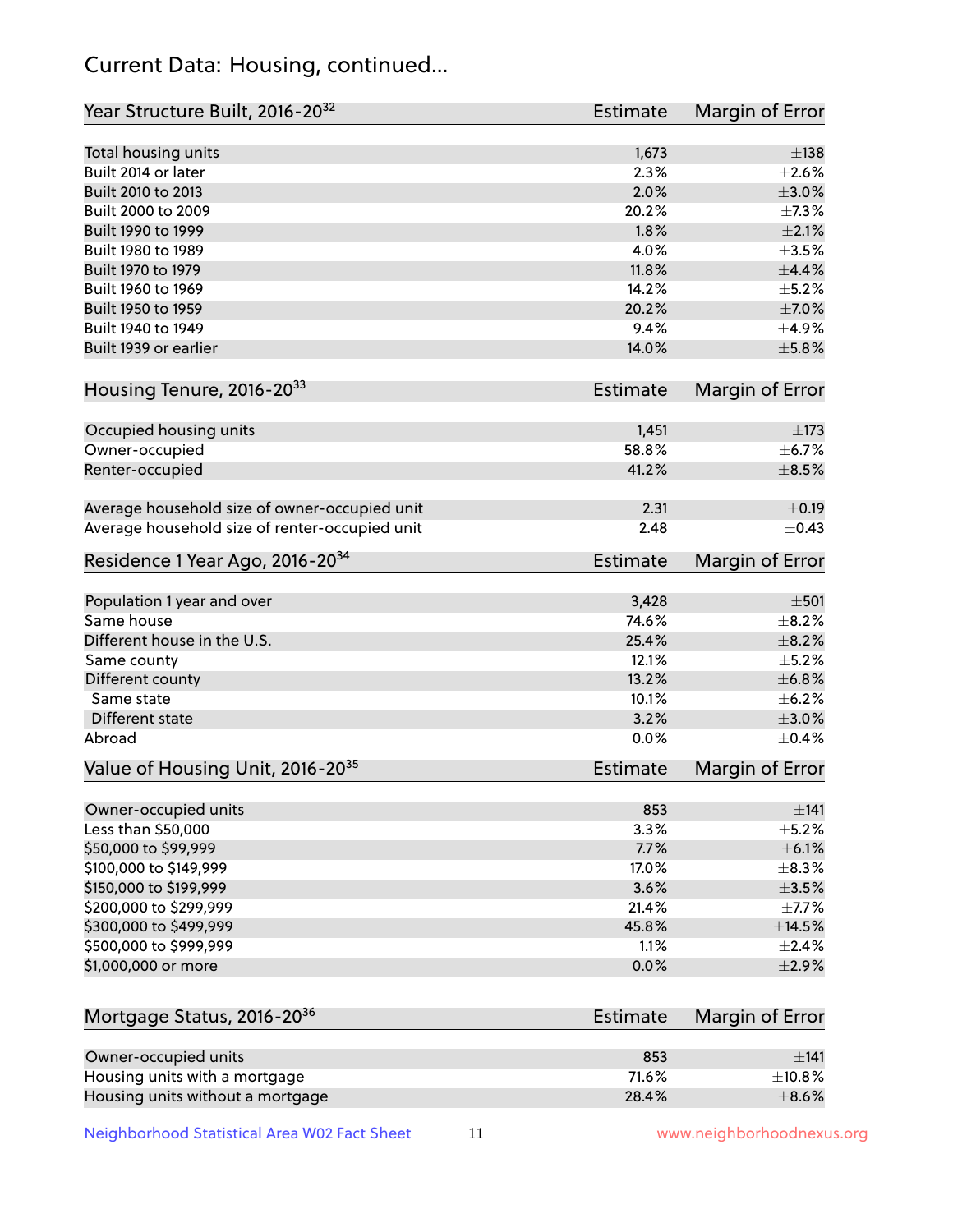# Current Data: Housing, continued...

| Selected Monthly Owner Costs, 2016-20 <sup>37</sup> | Estimate | Margin of Error |
|-----------------------------------------------------|----------|-----------------|
|                                                     |          |                 |
| Housing units with a mortgage                       | 611      | $\pm$ 137       |
| Less than \$300                                     | 0.0%     | $\pm$ 3.3%      |
| \$300 to \$499                                      | 0.1%     | ±3.3%           |
| \$500 to \$999                                      | 11.4%    | $\pm$ 8.2%      |
| \$1,000 to \$1,499                                  | 26.6%    | $\pm$ 9.6%      |
| \$1,500 to \$1,999                                  | 21.4%    | ±14.8%          |
| \$2,000 to \$2,999                                  | 38.8%    | ±12.6%          |
| \$3,000 or more                                     | $1.8\%$  | ±4.4%           |
|                                                     |          |                 |
| Median (dollars)                                    | \$1,780  | ±175            |
|                                                     |          |                 |
| Housing units without a mortgage                    | 242      | $\pm$ 84        |
| Less than \$150                                     | 5.4%     | ±10.2%          |
| \$150 to \$249                                      | 11.4%    | $\pm$ 13.1%     |
| \$250 to \$349                                      | 17.8%    | ±14.6%          |
| \$350 to \$499                                      | 31.8%    | $\pm 20.4\%$    |
| \$500 to \$699                                      | 13.8%    | ±12.2%          |
| \$700 or more                                       | 19.8%    | $\pm 21.3\%$    |
|                                                     |          |                 |
| Median (dollars)                                    | \$430    | $\pm$ 55        |

| Selected Monthly Owner Costs as a Percentage of | <b>Estimate</b> | Margin of Error |
|-------------------------------------------------|-----------------|-----------------|
| Household Income, 2016-2038                     |                 |                 |
|                                                 |                 |                 |
| Housing units with a mortgage <sup>39</sup>     | 600             | $\pm$ 151       |
| Less than 20.0 percent                          | 67.6%           | $\pm$ 12.6%     |
| 20.0 to 24.9 percent                            | 16.4%           | $\pm$ 9.1%      |
| 25.0 to 29.9 percent                            | 6.5%            | $\pm$ 6.0%      |
| 30.0 to 34.9 percent                            | 4.4%            | $\pm$ 4.0%      |
| 35.0 percent or more                            | $5.0\%$         | $\pm$ 5.2%      |
|                                                 |                 |                 |
| Housing units without a mortgage <sup>40</sup>  | 241             | $\pm$ 91        |
| Less than 10.0 percent                          | 47.2%           | ±12.7%          |
| 10.0 to 14.9 percent                            | 21.0%           | $\pm$ 17.7%     |
| 15.0 to 19.9 percent                            | 9.4%            | ±12.8%          |
| 20.0 to 24.9 percent                            | 0.5%            | $\pm$ 6.2%      |
| 25.0 to 29.9 percent                            | 0.1%            | $\pm$ 5.8%      |
| 30.0 to 34.9 percent                            | 0.2%            | $\pm$ 6.0%      |
| 35.0 percent or more                            | 21.5%           | ±14.8%          |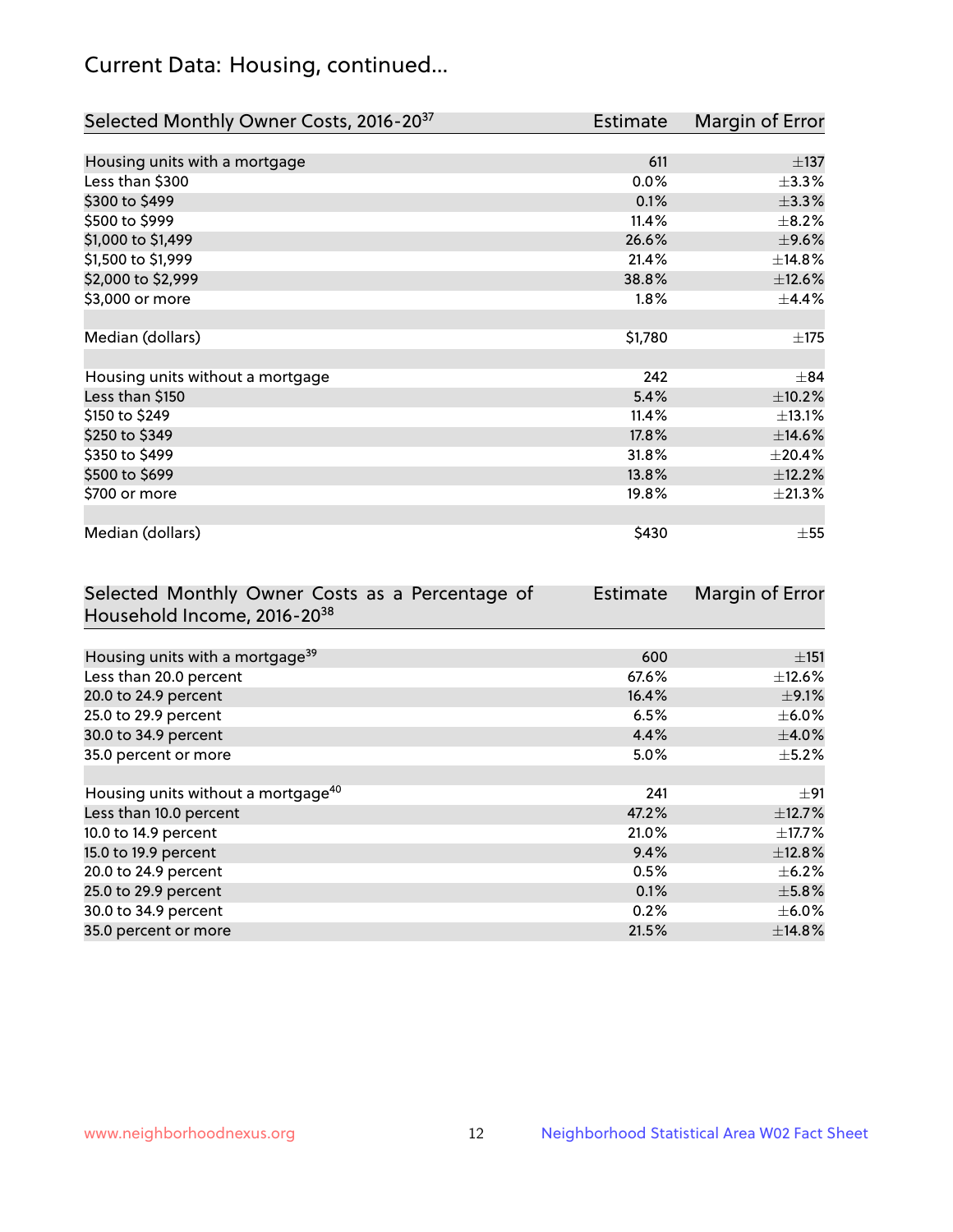# Current Data: Housing, continued...

| Gross Rent, 2016-20 <sup>41</sup>               | <b>Estimate</b> | Margin of Error |
|-------------------------------------------------|-----------------|-----------------|
|                                                 |                 |                 |
| Occupied units paying rent                      | 566             | ±127            |
| Less than \$200                                 | 4.0%            | $\pm$ 7.3%      |
| \$200 to \$499                                  | 8.7%            | ±11.3%          |
| \$500 to \$749                                  | 9.2%            | $\pm$ 8.7%      |
| \$750 to \$999                                  | 35.8%           | ±14.2%          |
| \$1,000 to \$1,499                              | 34.2%           | ±14.5%          |
| \$1,500 to \$1,999                              | 5.1%            | ±4.3%           |
| \$2,000 or more                                 | 3.0%            | $\pm$ 6.2%      |
| Median (dollars)                                | \$955           | $\pm 60$        |
|                                                 |                 |                 |
| No rent paid                                    | 31              | ±51             |
|                                                 |                 |                 |
| Gross Rent as a Percentage of Household Income, | <b>Estimate</b> | Margin of Error |
| $2016 - 20^{42}$                                |                 |                 |
|                                                 |                 |                 |
| Occupied units paying rent <sup>43</sup>        | 556             | ±162            |
| Less than 15.0 percent                          | 8.6%            | $\pm$ 5.7%      |
| 15.0 to 19.9 percent                            | 13.7%           | $\pm$ 10.2%     |
| 20.0 to 24.9 percent                            | 14.8%           | ±11.2%          |
| 25.0 to 29.9 percent                            | 16.9%           | $\pm$ 9.7%      |
| 30.0 to 34.9 percent                            | 3.7%            | $\pm$ 4.6%      |
| 35.0 percent or more                            | 42.2%           | $\pm$ 16.0%     |

# Current Data: Transportation

| Commuting to Work, 2016-20 <sup>44</sup>  | <b>Estimate</b> | <b>Margin of Error</b> |
|-------------------------------------------|-----------------|------------------------|
|                                           |                 |                        |
| Workers 16 years and over                 | 1,978           | $+322$                 |
| Car, truck, or van - drove alone          | 64.0%           | $\pm$ 7.6%             |
| Car, truck, or van - carpooled            | 8.5%            | $\pm$ 4.5%             |
| Public transportation (excluding taxicab) | 8.1%            | $\pm$ 4.8%             |
| Walked                                    | 0.0%            | $\pm$ 0.7%             |
| Other means                               | 3.3%            | $\pm 2.6\%$            |
| Worked at home                            | 16.1%           | $\pm$ 7.5%             |
|                                           |                 |                        |
| Mean travel time to work (minutes)        | 32.5            | $\pm$ 4.4              |

| Access to a Vehicle, 2016-20 <sup>45</sup> | Estimate | Margin of Error |
|--------------------------------------------|----------|-----------------|
|                                            |          |                 |
| Occupied housing units                     | 1.451    | $\pm$ 173       |
| No vehicles available                      | 13.0%    | $+6.1%$         |
| 1 vehicle available                        | 35.1%    | $\pm$ 8.5%      |
| 2 vehicles available                       | 42.3%    | ±9.8%           |
| 3 or more vehicles available               | 9.5%     | $+5.0%$         |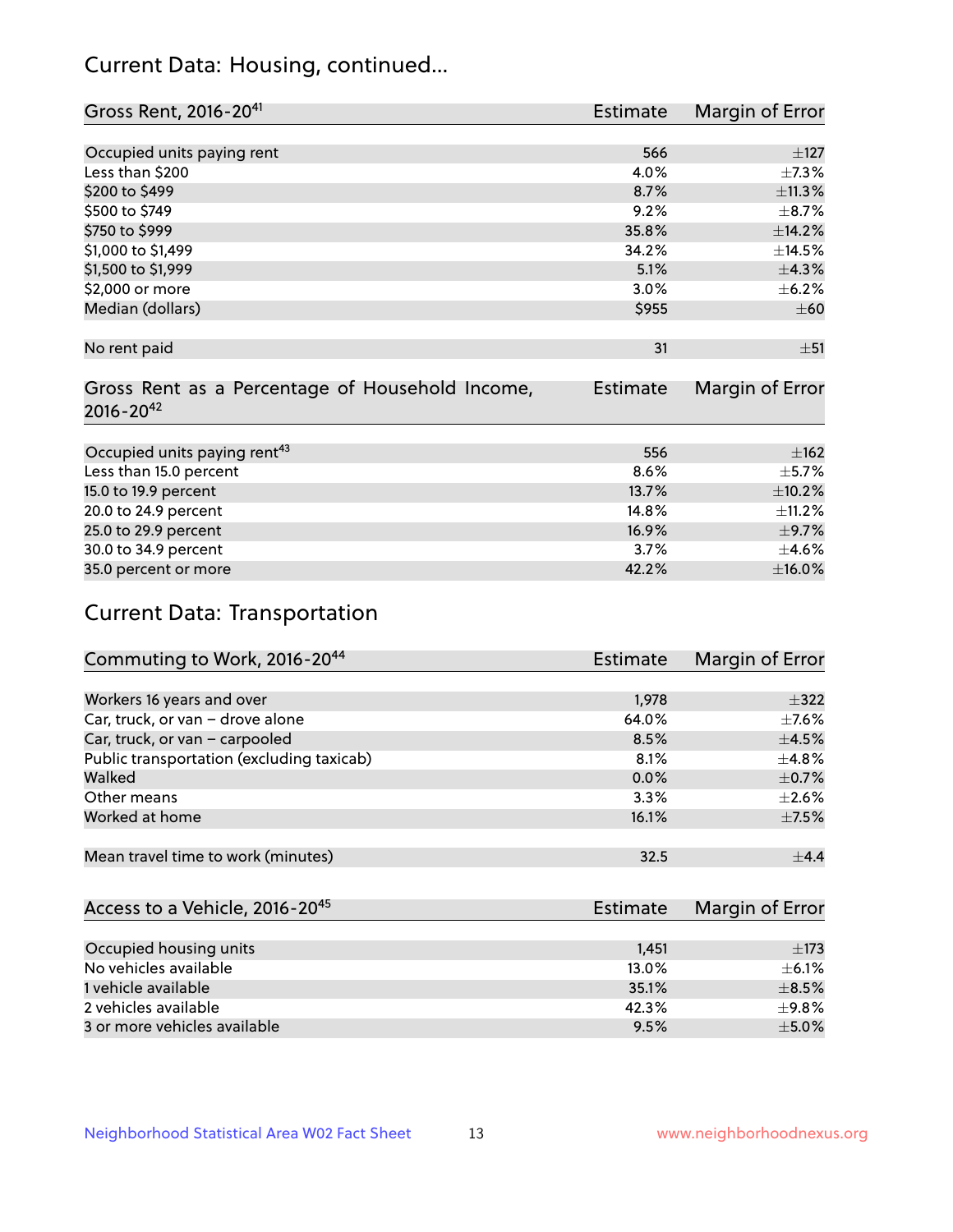# Current Data: Health

| Health Insurance coverage, 2016-2046                    | <b>Estimate</b> | Margin of Error |
|---------------------------------------------------------|-----------------|-----------------|
|                                                         |                 |                 |
| Civilian Noninstitutionalized Population                | 3,455           | $\pm$ 516       |
| With health insurance coverage                          | 85.5%           | $\pm$ 5.7%      |
| With private health insurance coverage                  | 62.5%           | ±6.3%           |
| With public health coverage                             | 28.5%           | $\pm$ 6.8%      |
| No health insurance coverage                            | 14.5%           | $\pm$ 4.2%      |
| Civilian Noninstitutionalized Population Under 19 years | 666             | $\pm 666$       |
| No health insurance coverage                            | 3.9%            | ±6.6%           |
|                                                         |                 |                 |
| Civilian Noninstitutionalized Population 19 to 64 years | 2,449           | $\pm 361$       |
| In labor force:                                         | 2,068           | $\pm$ 340       |
| Employed:                                               | 1,913           | $\pm$ 324       |
| With health insurance coverage                          | 86.0%           | ±10.4%          |
| With private health insurance coverage                  | 84.9%           | ±10.6%          |
| With public coverage                                    | 2.1%            | $\pm 2.0\%$     |
| No health insurance coverage                            | 14.0%           | ±6.9%           |
|                                                         |                 |                 |
| Unemployed:                                             | 155             | $\pm$ 324       |
| With health insurance coverage                          | 45.2%           | ±37.9%          |
| With private health insurance coverage                  | 41.3%           | $\pm$ 39.5%     |
| With public coverage                                    | 3.8%            | ±12.3%          |
| No health insurance coverage                            | 54.8%           | $\pm$ 30.6%     |
|                                                         |                 |                 |
| Not in labor force:                                     | 381             | $\pm$ 133       |
| With health insurance coverage                          | 67.8%           | ±10.3%          |
| With private health insurance coverage                  | 23.3%           | ±14.5%          |
| With public coverage                                    | 50.3%           | ±13.7%          |
| No health insurance coverage                            | 32.2%           | $\pm$ 15.0%     |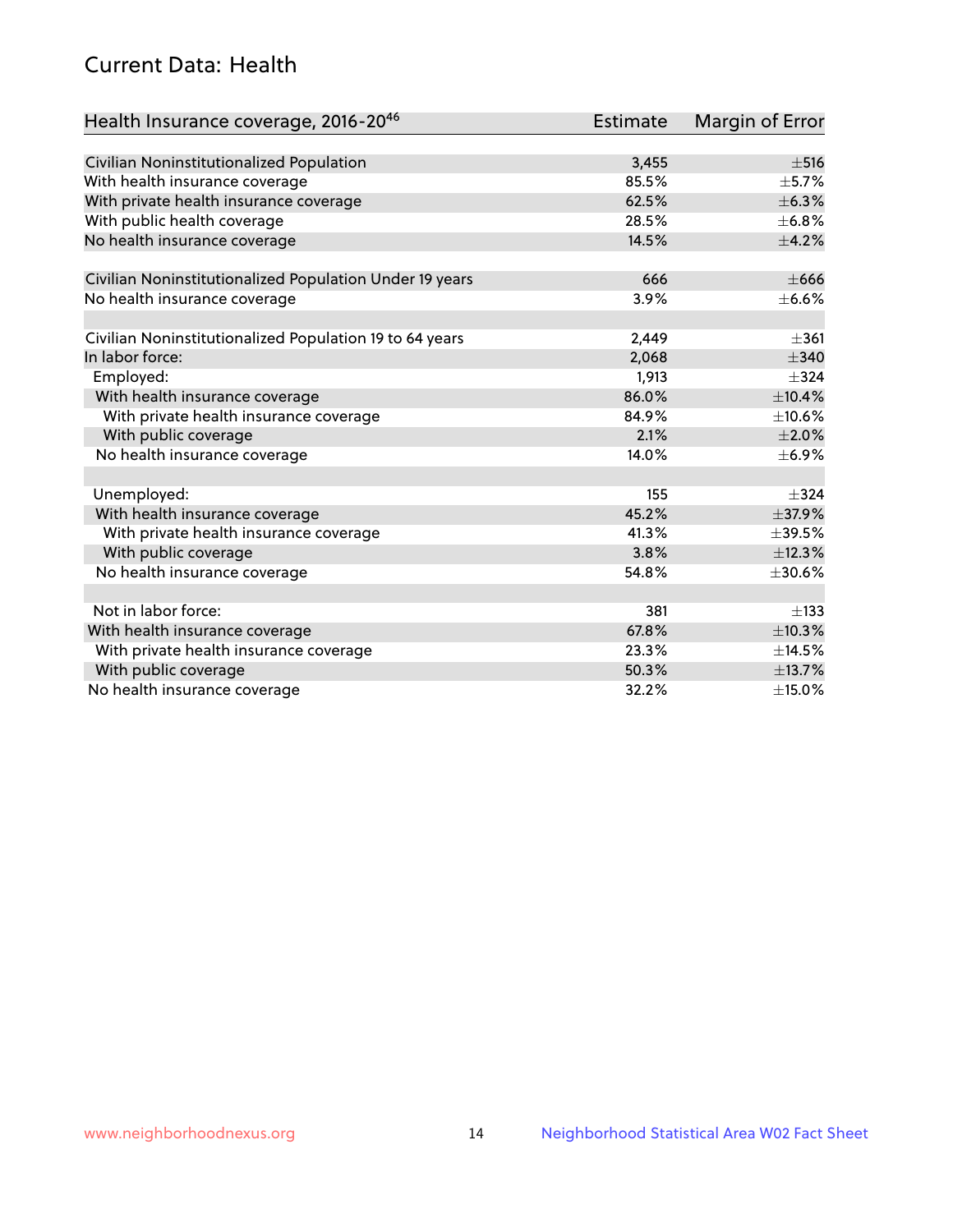#### Notes:

- 1. Source: U.S. Census Bureau, Decennial Census 2000, SF1 tables P8, P12; American Community Survey, tables B01001, B03002
- 2. This category includes Pacific Islanders, Native Americans and Alaska Natives, people who identify as some other race, and those who identify as bi/multi racial.
- 3. Source: U.S. Census Bureau, Decennial Census 2000, SF1 tables P15, P16, P18, P19; American Community Survey, tables B11001, B11005, B11003
- 4. Source: U.S. Census Bureau, Decennial Census 2000, SF3 table P37; American Community Survey, table B15002
- 5. Source: U.S. Census Bureau, Longitudinal Employer-Household Dynamics Residential Area Characteristics, Table JT01 (Primary Jobs); Workplace Area Characteristics, Table JT00 (All Jobs)
- 6. Source: U.S. Census Bureau, Decennial Census 2000, SF3 tables P52, P87; American Community Survey, tables B19001, B17001
- 7. Source: U.S. Census Bureau, Decennial Census 2000, SF1 tables H3, H4; American Community Survey, tables B25002, B25009
- 8. Source: U.S. Census Bureau, Decennial Census 2000, SF3 table H44; American Community Survey, tables B25044
- 9. Source: Atlanta Police Department, COBRA; U.S. Census Bureau, American Community Survey, table B01001
- 10. Source: U.S. Census Bureau, American Community Survey, table B01001
- 11. Source: U.S. Census Bureau, American Community Survey, table B03002
- 12. Source: U.S. Census Bureau, American Community Survey, table B05002
- 13. Source: U.S. Census Bureau, American Community Survey, table B05003
- 14. Source: U.S. Census Bureau, American Community Survey, tables B19001, B19025, B19051, B19061, B19055, B19065, B19059, B19069, B19056, B19066, B19057, B19067, B22001, B19101, B19127
- 15. Source: U.S. Census Bureau, American Community Survey, tables B19201, B19214, B20017, B19313
- 16. Source: U.S. Census Bureau, American Community Survey, table B17010
- 17. Source: U.S. Census Bureau, American Community Survey, tables B17001, B17006, B17021, B17007. Table totals may be lower than the total population, as they are based on the population for whom poverty status is determined.
- 18. Source: U.S. Census Bureau, American Community Survey, B17001H, B17001B, B17001D, B17001I. Table totals may be lower than the total population, as they are based on the population for whom poverty status is determined.
- 19. Source: U.S. Census Bureau, American Community Survey, tables B23001, B23008
- 20. Source: U.S. Census Bureau, American Community Survey, table C24030
- 21. Source: U.S. Census Bureau, American Community Survey, table C24010
- 22. Source: U.S. Census Bureau, American Community Survey, table B24080
- 23. Source: U.S. Census Bureau, Longitudinal Employer-Household Dynamics Origin-Destination Data, Tables JT00 Main and JT00 Aux
- 24. Source: U.S. Census Bureau, Longitudinal Employer-Household Dynamics Origin-Destination Data, Tables JT00 Main and JT00 Aux
- 25. Source: U.S. Census Bureau, Longitudinal Employer-Household Dynamics Origin-Destination Data, Tables JT00 Main and JT00 Aux
- 26. Source: U.S. Census Bureau, Longitudinal Employer-Household Dynamics Origin-Destination Data, Tables JT00 Main and JT00 Aux
- 27. Source: U.S. Census Bureau, American Community Survey, table B14001
- 28. Source: U.S. Census Bureau, American Community Survey, table B15002
- 29. Source: U.S. Census Bureau, American Community Survey, tables B11001, B11003, B11007, B11005, B09019
- 30. Source: U.S. Census Bureau, American Community Survey, tables B25002, B25003, B25004
- 31. Source: U.S. Census Bureau, American Community Survey, table B25024
- 32. Source: U.S. Census Bureau, American Community Survey, table B25034
- 33. Source: U.S. Census Bureau, American Community Survey, tables B25009, B25008, B25003
- 34. Source: U.S. Census Bureau, American Community Survey, table B07003
- 35. Source: U.S. Census Bureau, American Community Survey, table B25075. This value is self-reported and may differ from home values as determined by the County Tax Assessor.
- 36. Source: U.S. Census Bureau, American Community Survey, table B25081
- 37. Source: U.S. Census Bureau, American Community Survey, table B25087
- 38. Source: U.S. Census Bureau, American Community Survey, table B25091
- 39. Excludes units where Selected Monthly Owner Costs as a Percentage of Income cannot be computed.
- 40. Excludes units where Selected Monthly Owner Costs as a Percentage of Income cannot be computed.
- 41. Source: U.S. Census Bureau, American Community Survey, table B25063
- 42. Source: U.S. Census Bureau, American Community Survey, table B25070
- 43. Excludes units where Gross Rent as a Percentage of Income cannot be computed.
- 44. Source: U.S. Census Bureau, American Community Survey, tables B08101, B08013
- 45. Source: U.S. Census Bureau, American Community Survey, table B25044
- 46. Source: U.S. Census Bureau, American Community Survey, tables B18135, B27011

The dagger (†) symbol denotes values that cannot be computed.